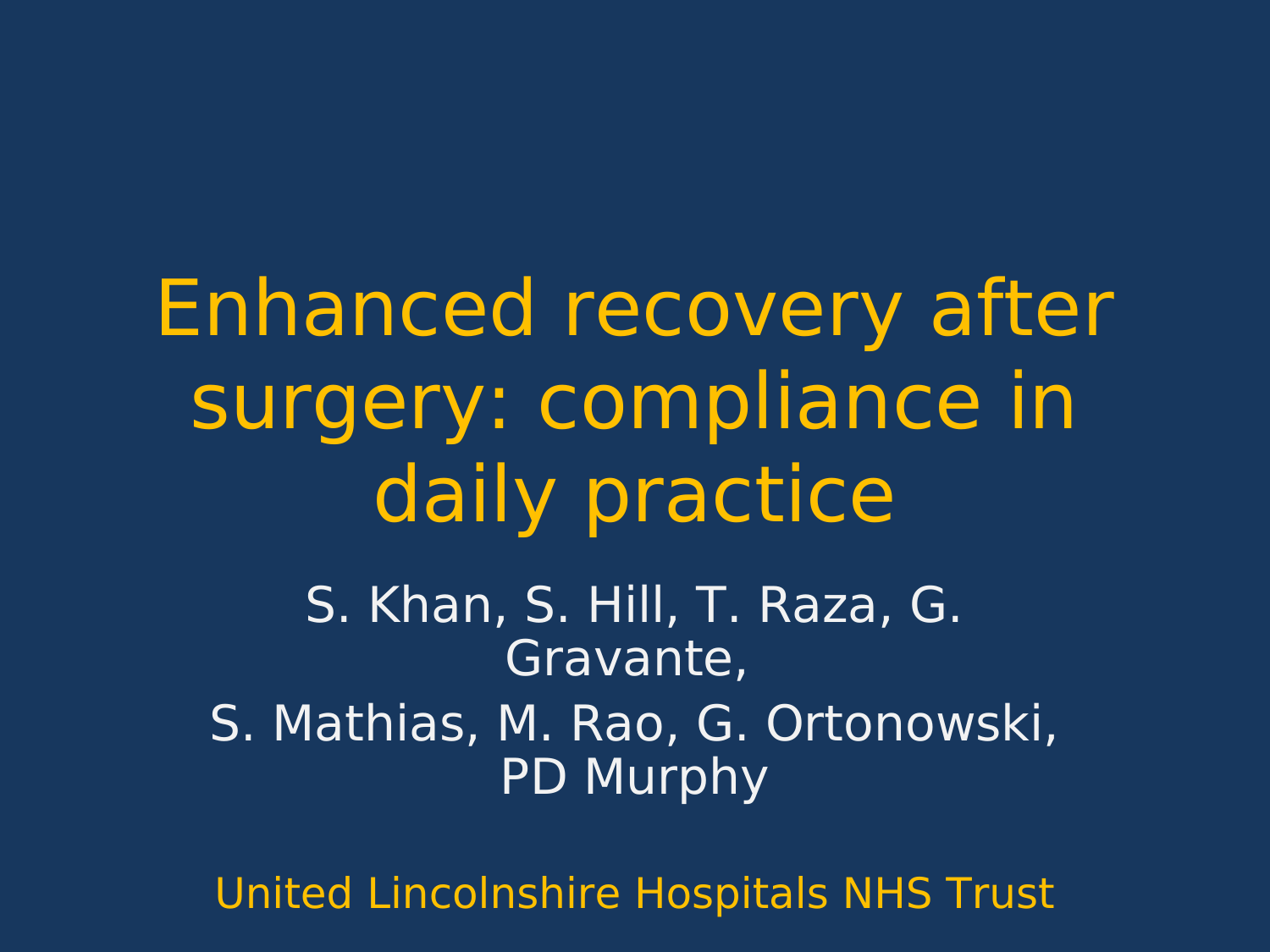# Introduction

- Uptake of ERAS has been slow
	- Change of practice
	- Resource allocation
	- Difficult to impleme considerably from the best available evidence
	- Poor compliance

#### What this study adds

Perioperative routines in colonic cancer surgery differ widely in northern Europe and deviate

#### BMJ 2005;330;1420-1421

A protocol is not enough to implement an enhanced recovery programme for colorectal resection

British Journal of Surgery 2007; 94: 224-231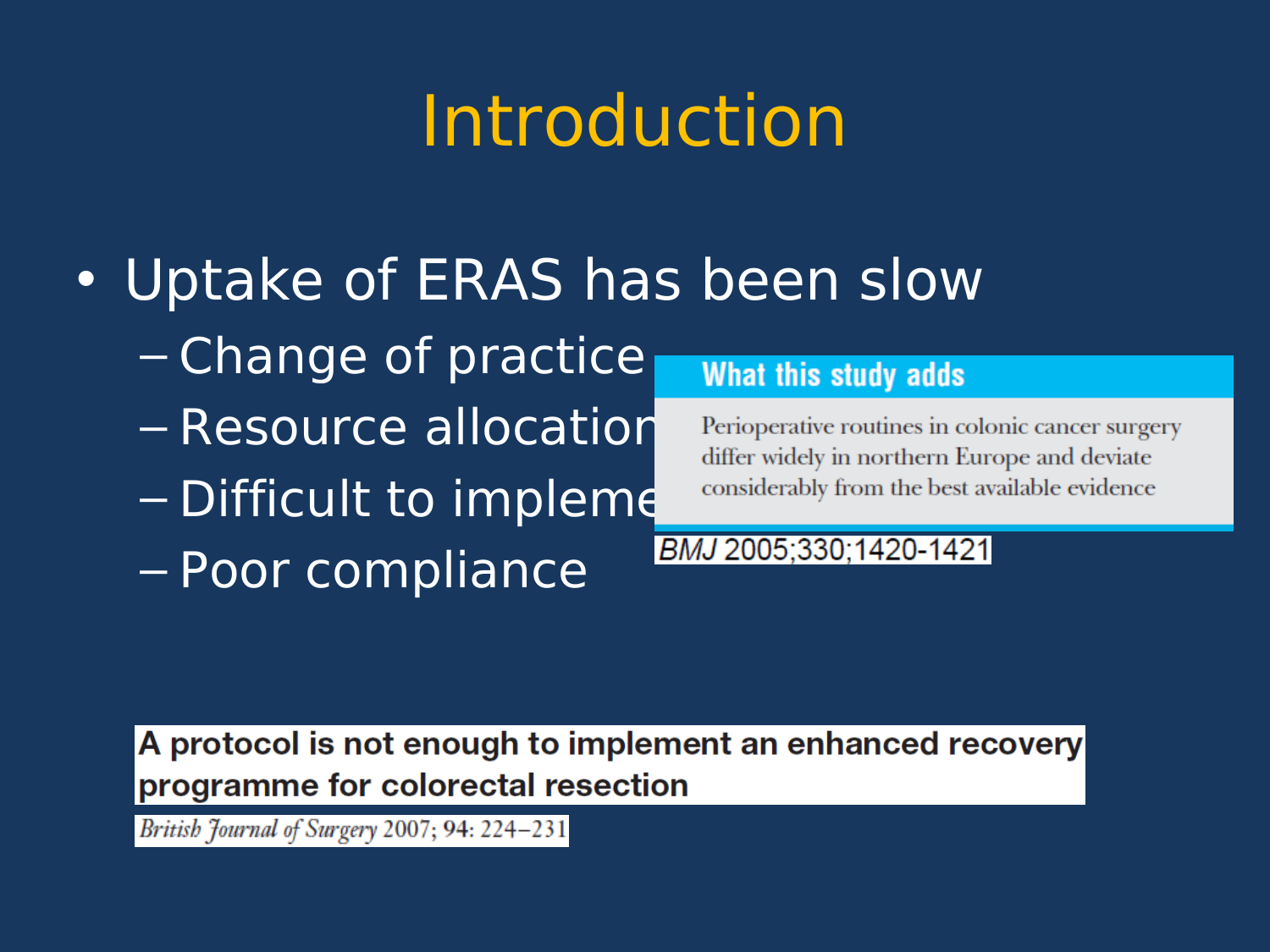

• To assess the compliance to a newly established ERAS protocol in routine clinical practice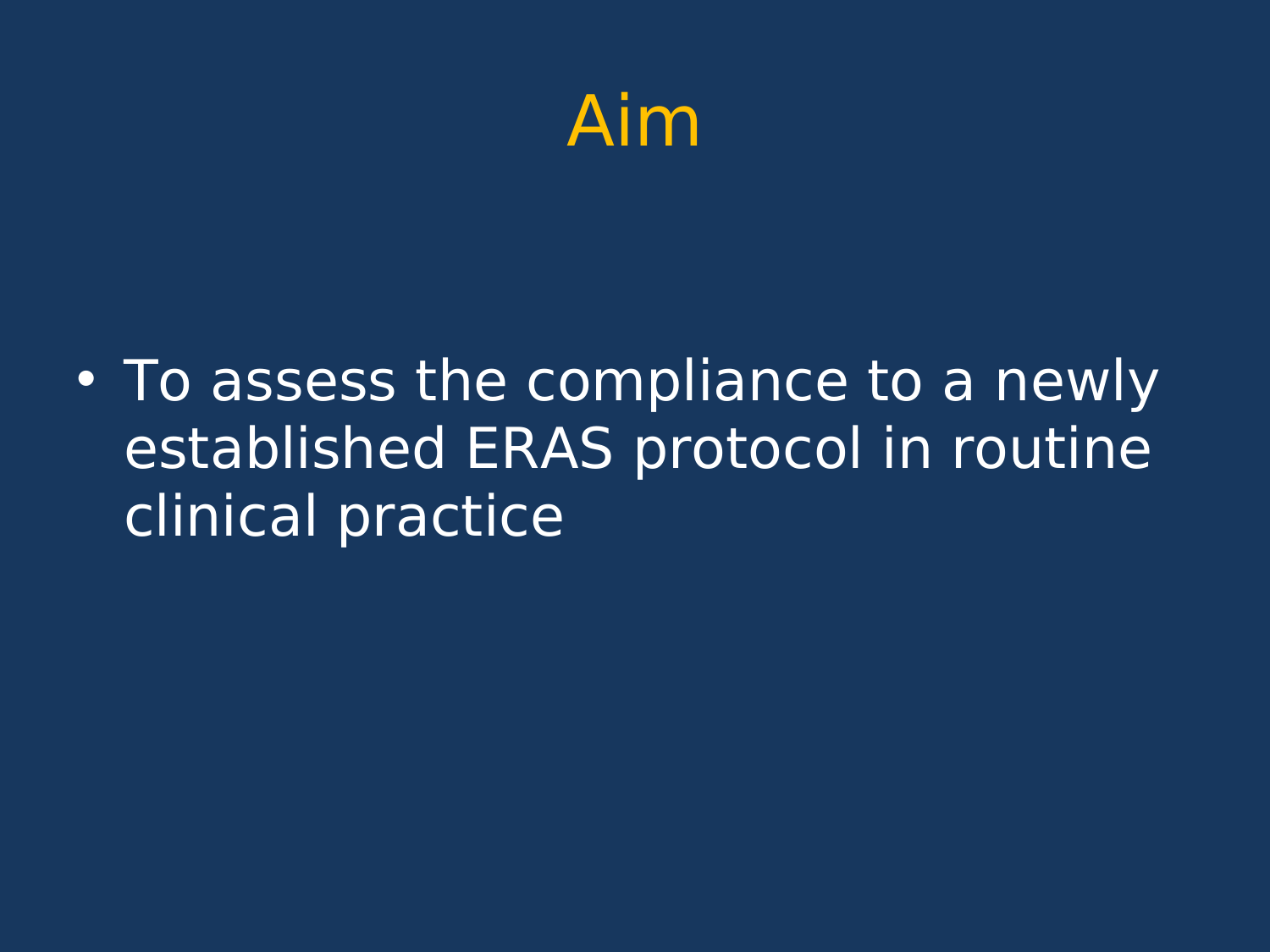### Methods

- Newly established protocol
- Prospective audit
- Between December 2010 and March 2011
- Data presented as median (interquarantile range) and nonparametric tests used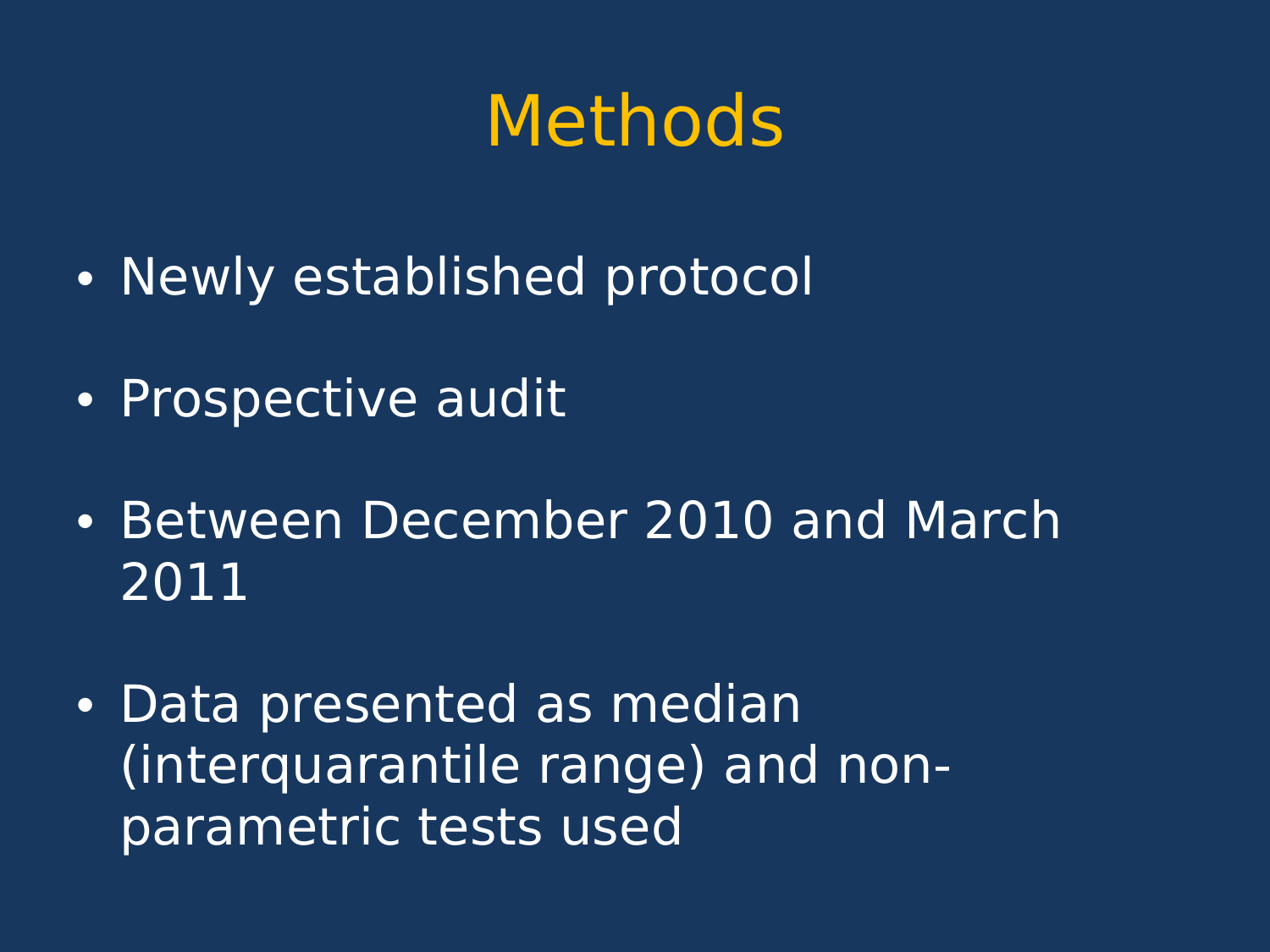### **Results**

• 30 patients during the study period – Male : female 23: 7 – Age 72 (67-78) – ASA grade (I:II:III:IV) 0 : 19 : 11 : 0

- Pathology
	- Benign: malignant 1: 29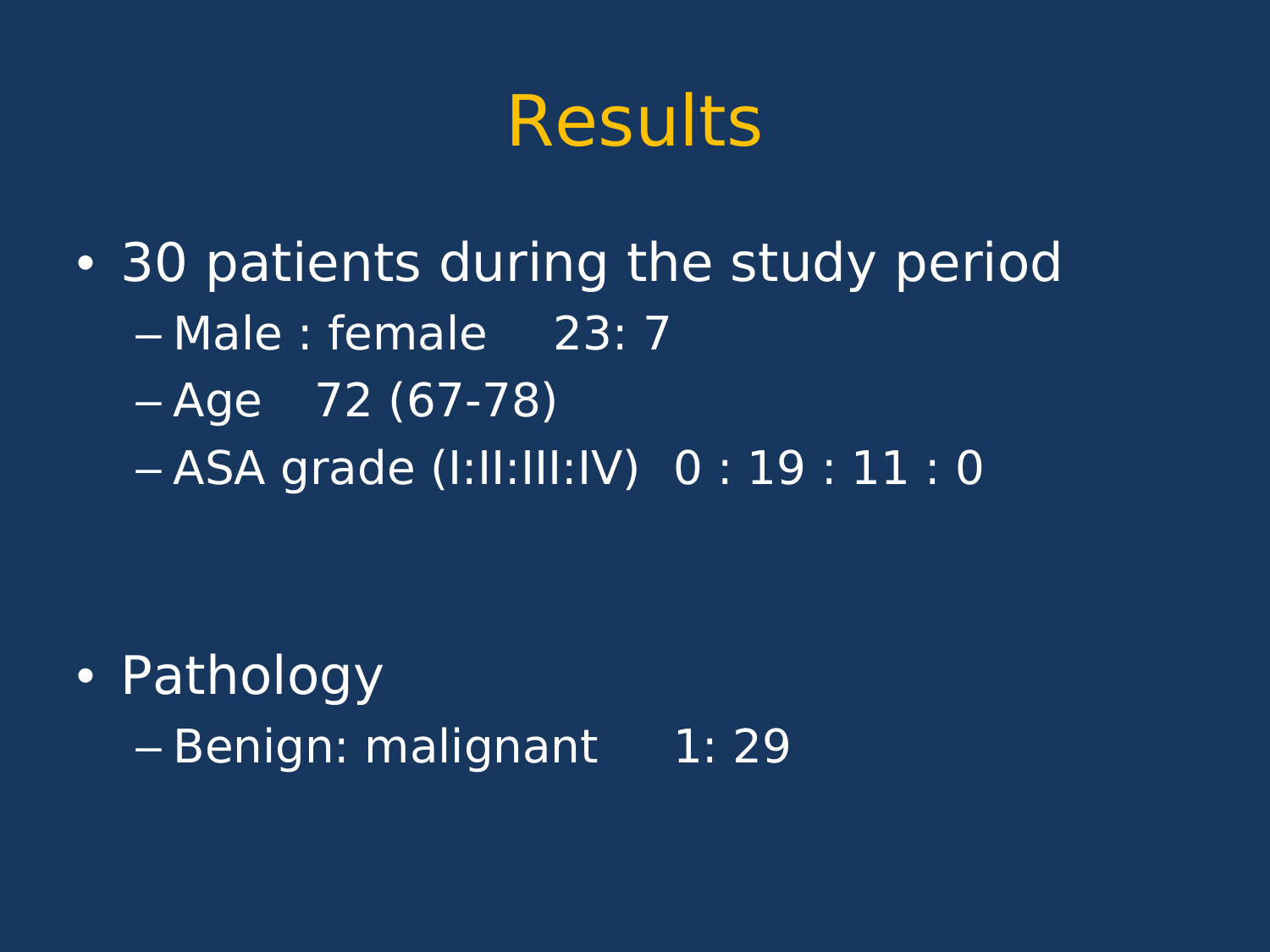## **Results**

- Type of operation
	- 1 Pan-proctocolectomy
	- 15 Left sided resections
	- 14 Right sided resections
- Type of operation: laparoscopic vs. open – 10 Laparoscopic procedures (one conversion) – 20 Open resections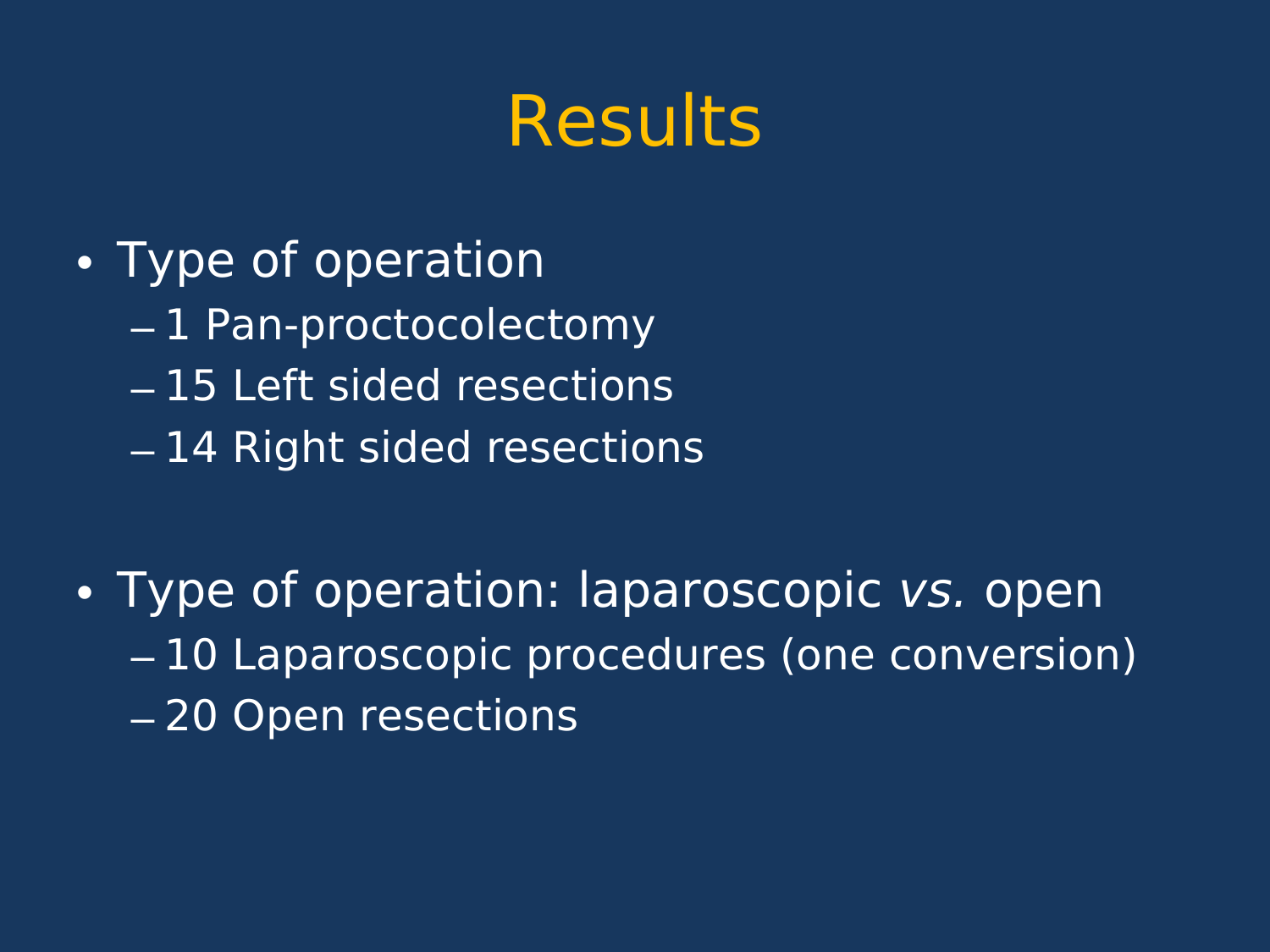### Results (compliance)

#### Pre-operative

|                        | <b>Compliance</b> |
|------------------------|-------------------|
| Preoperative education | 30 (100 %)        |
| Carbohydrate loading   | 28 (94 %)         |
| Oral bowel preparation | 05 (17 %)         |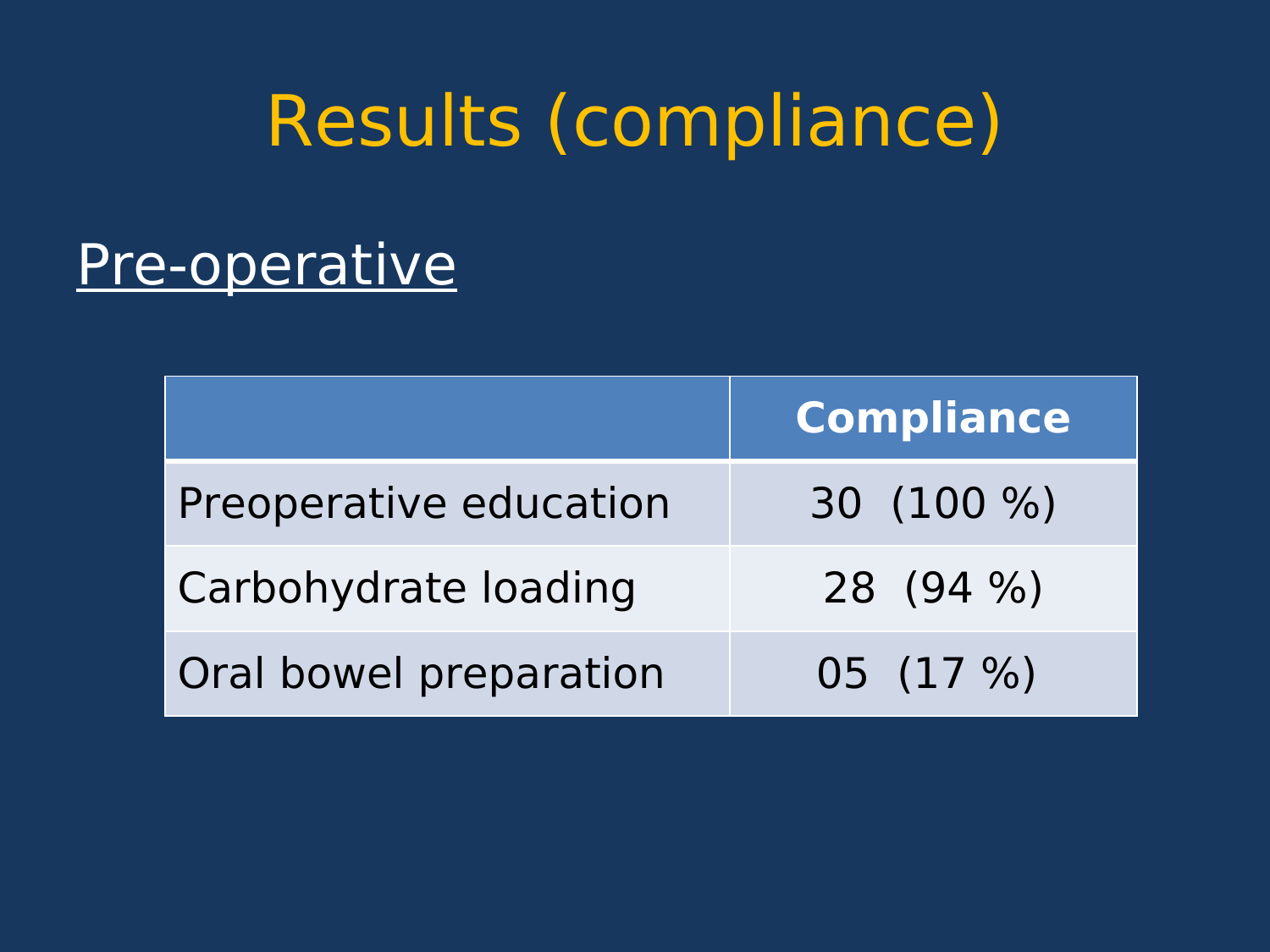## Results (compliance)

#### Intra-operative

|                                           | <b>Compliance</b> |
|-------------------------------------------|-------------------|
| <b>Epidurals</b>                          | 30 (100 %)        |
| <b>Goal directed fluids</b><br>(Vigileo@) | 29 (96 %)         |
| <b>Transverse incisions</b>               | 03 (10 %)         |
| Abdominal drains                          | 04 (13 %)         |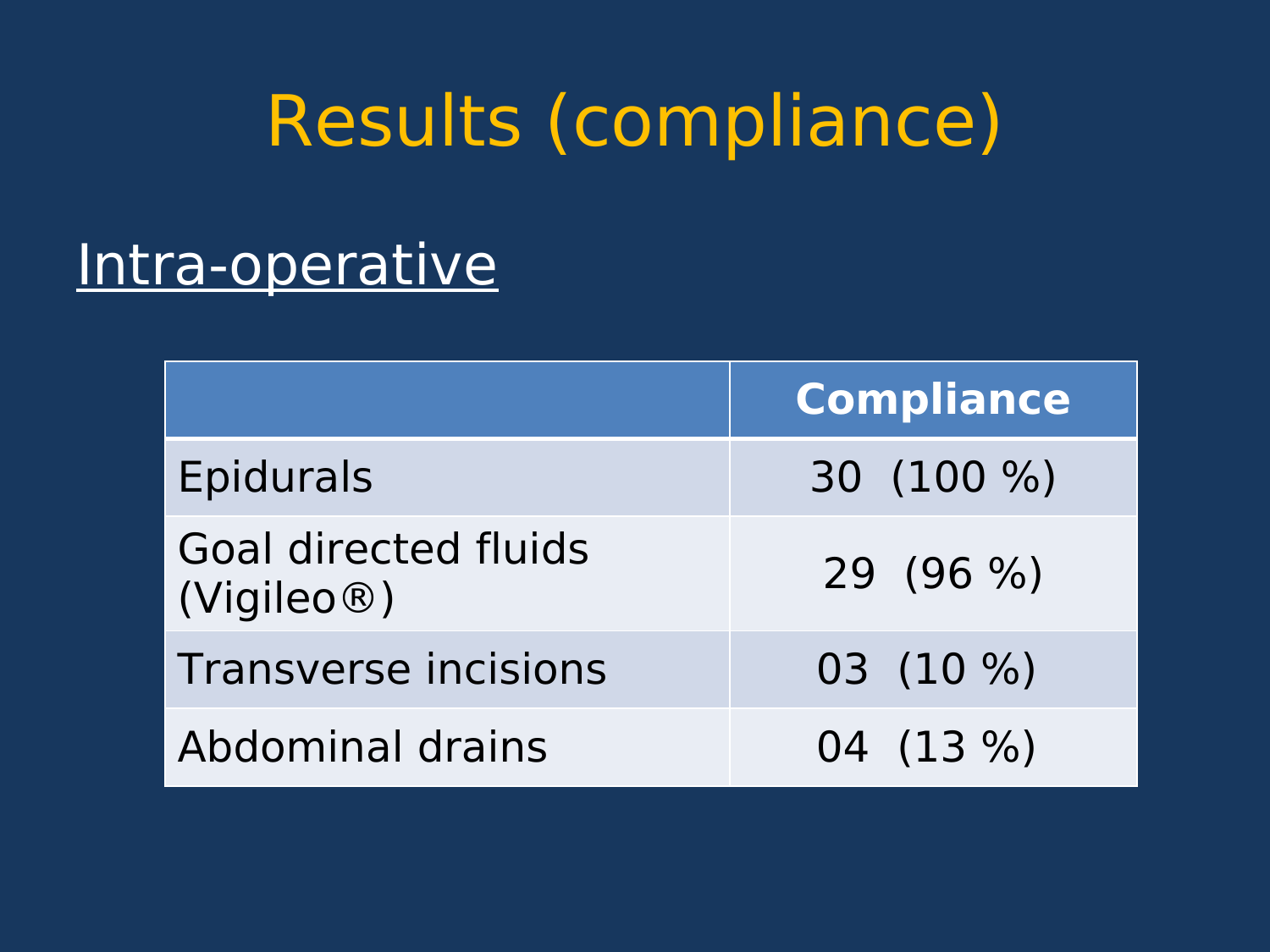## Results (compliance)

#### Post-operative

|                                 | <b>Compliance</b> |
|---------------------------------|-------------------|
| Oral diet (tolerated)           | 25 (83 %), day 1  |
| Discontinuation of iv<br>fluids | 18 (60 %), day 1  |
| Removal of catheter             | 24 (70 %), day 1  |
| Mobilization                    | 14 (47 %), day 1  |
| Removal of epidural             | 25 (83 %), day 2  |
| <b>Regular opiates</b>          | 18 (60 %)         |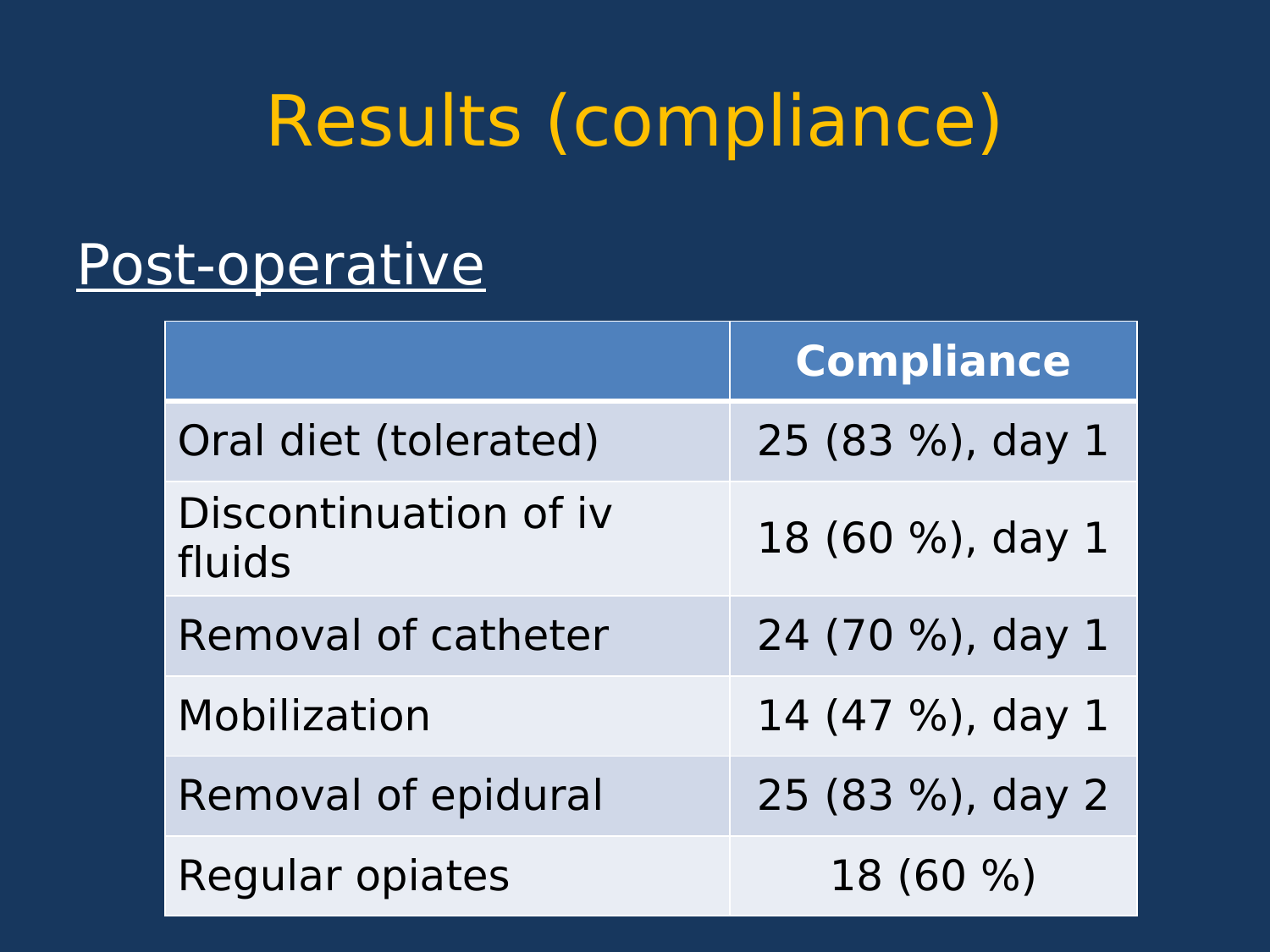

#### Length of stay: 11(9-14) vs. 7(4-9), p<0.001

(Mann Whitney U test)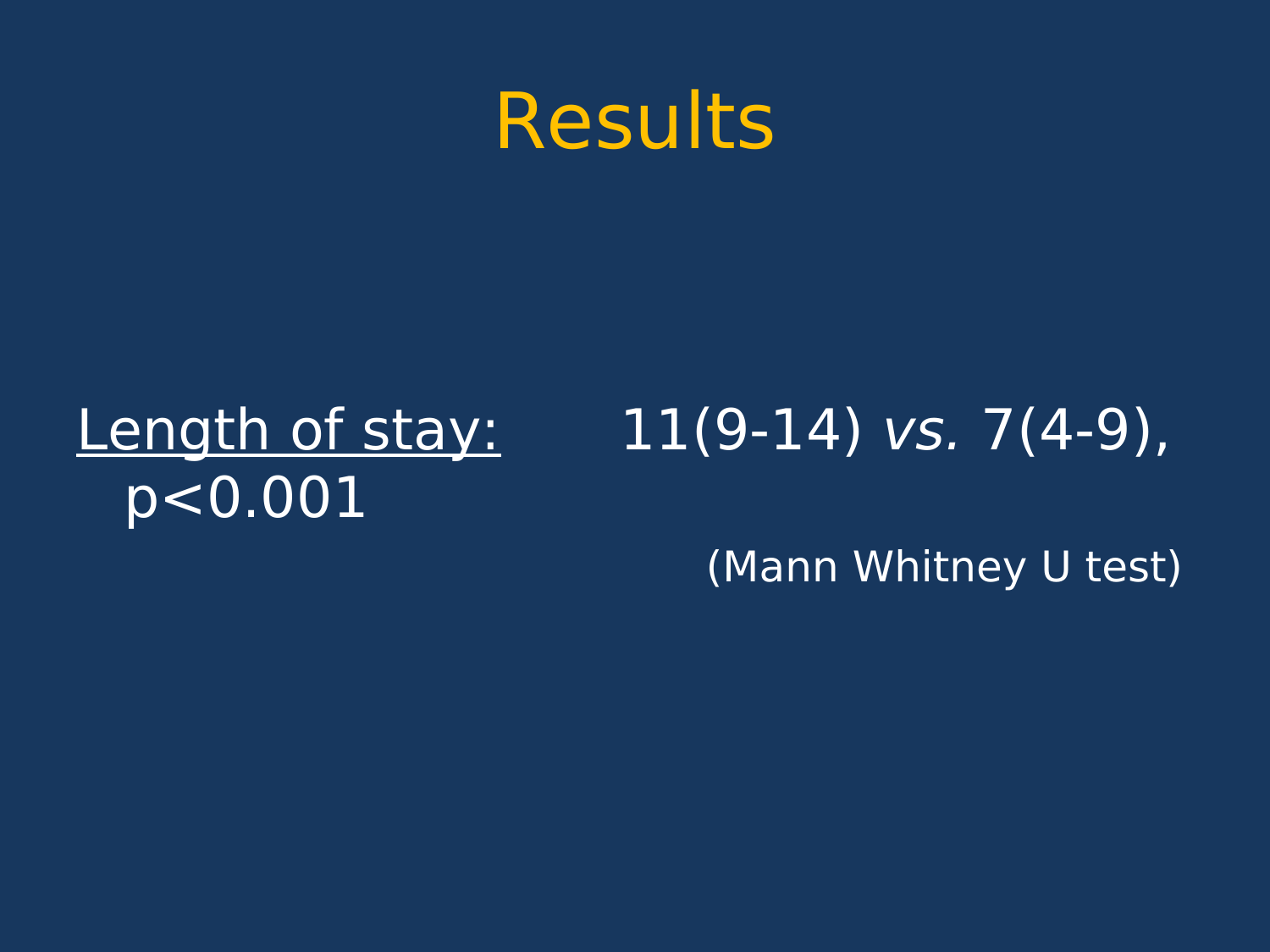### **Discussion**

- Compliance
	- Reduced in postoperative period
	- Clinical indications

#### • Compliance to ERAS, why is it important?

**Conclusion:** Improved adherence to the standardized multimodal ERAS protocol is significantly associated with improved clinical outcomes following major colorectal cancer surgery, indicating a dose-response relationship. Gustafsson UO et al. Arch Surg. 2011; 146(5):571-7